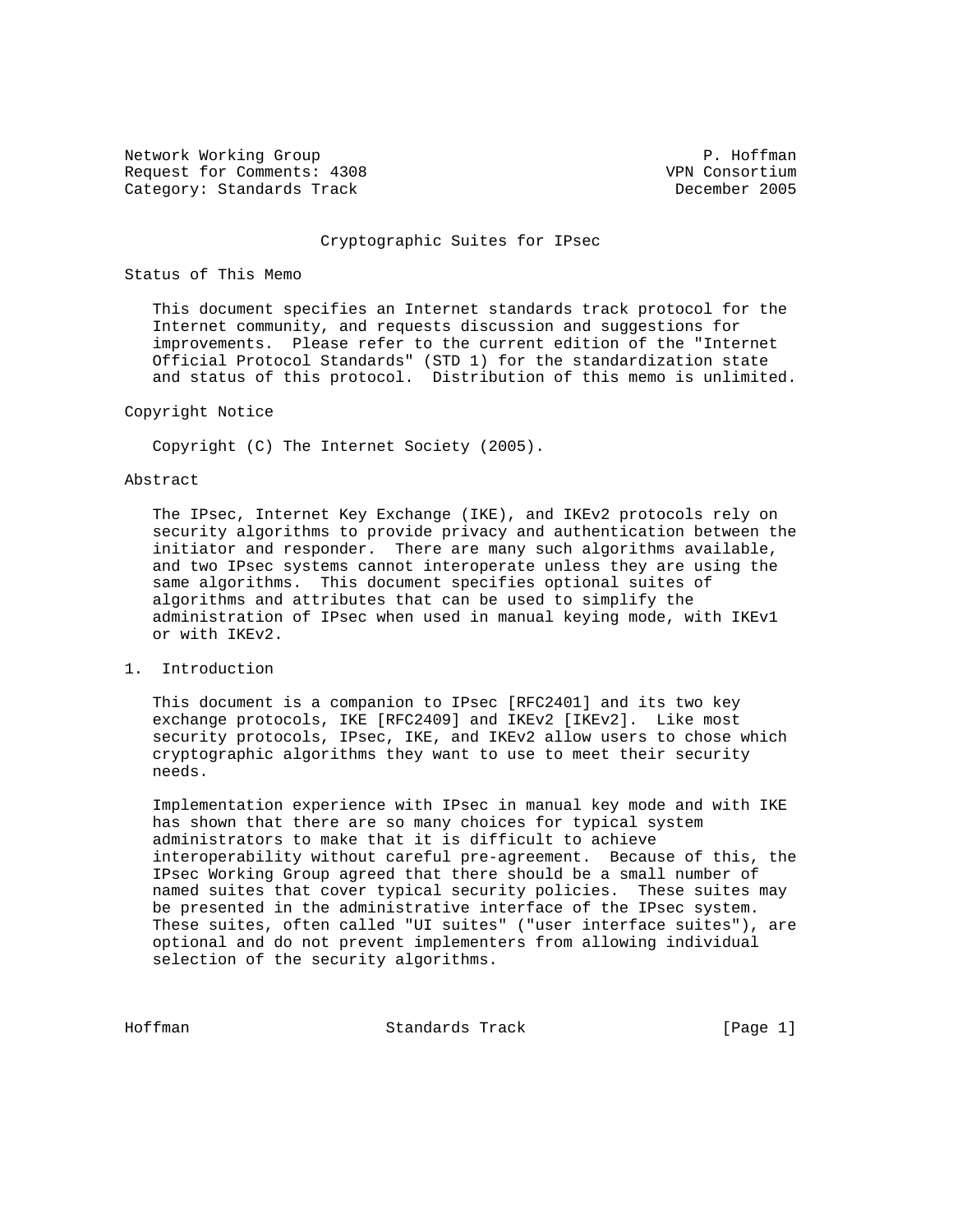Although the UI suites listed here are optional to implement, this document is on the standards track because implementers who call particular suites by the names used here have to conform to the suites listed in this document. These suites should not be considered extensions to IPsec, IKE, and IKEv2, but instead administrative methods for describing sets of configurations.

 The key words "MUST", "MUST NOT", "SHOULD", "SHOULD NOT", and "MAY" in this document are to be interpreted as described in [RFC2119].

2. UI Suites

 This section lists optional, non-mandatory suites that may be presented to system administrators to ease the burden of choosing among the many options in IPsec systems. These suites cannot cover all of the options that an administrator needs to select. Instead, they give values for a subset of the options.

 Note that these UI suites are simply collections of values for some options in IPsec. Use of UI suites does not change the IPsec, IKE, or IKEv2 protocols in any way. Specifically, the transform substructure in IKE and IKEv2 must be used to give the value for each specified option regardless of whether or not UI suites are used.

 Implementations that use UI suites SHOULD also provide a management interface for specifying values for individual cryptographic options. That is, it is unlikely that UI suites are a complete solution for matching the security policies of many IPsec users, and therefore an interface that gives a more complete set of options should be used as well.

 IPsec implementations that use these UI suites SHOULD use the suite names listed here. IPsec implementations SHOULD NOT use names different than those listed here for the suites that are described, and MUST NOT use the names listed here for suites that do not match these values. These requirements are necessary for interoperability.

 Note that the suites listed here are for use of IPsec in virtual private networks. Other uses of IPsec will probably want to define their own suites and give them different names.

 Additional suites can be defined by RFCs. The strings used to identify UI suites are registered by IANA.

Hoffman Standards Track [Page 2]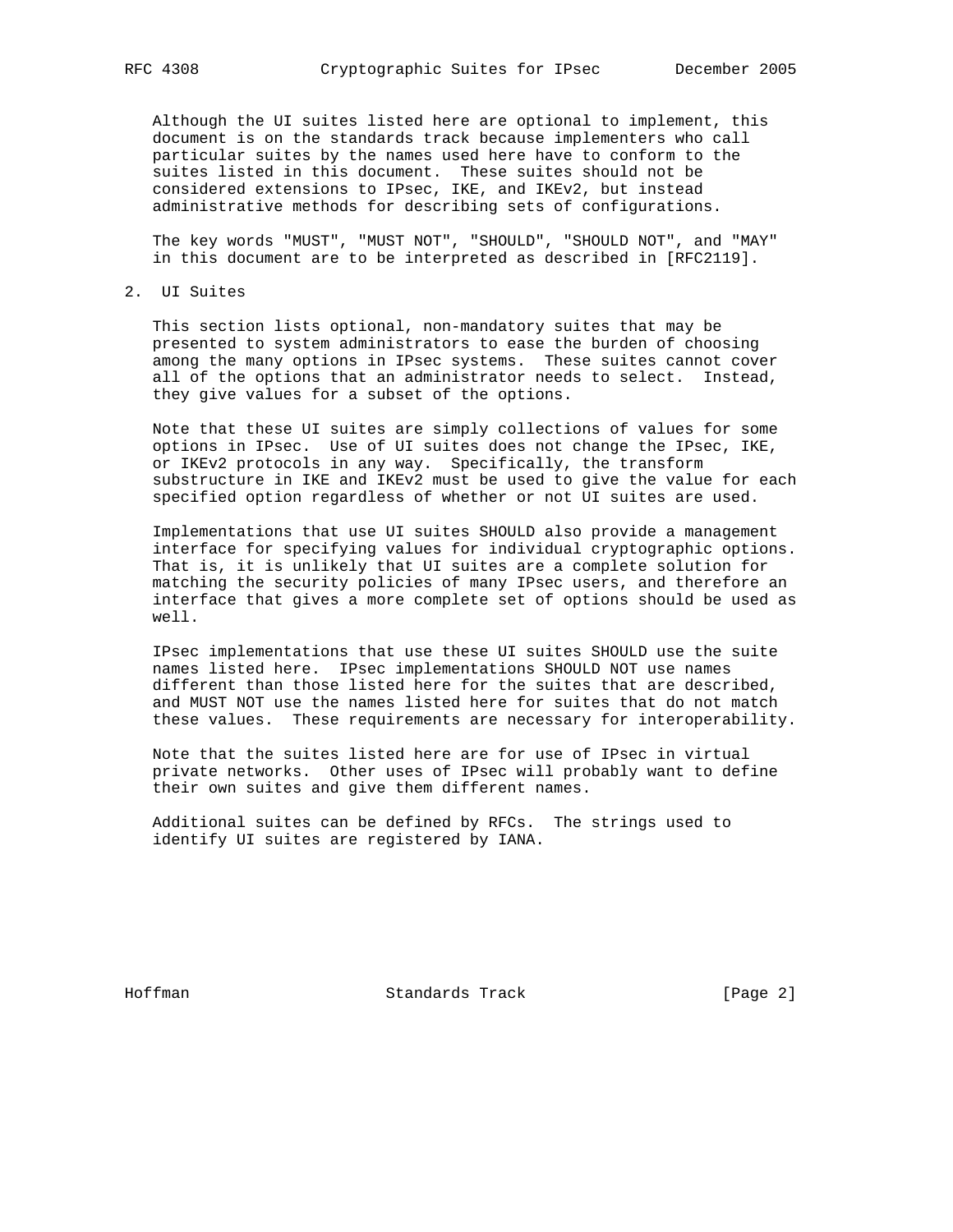# 2.1. Suite "VPN-A"

 This suite matches the commonly used corporate VPN security used in IKEv1 at the time of this document's publication.

 IPsec: Protocol Encapsulating Security Payload (ESP) [RFC2406] ESP encryption TripleDES in CBC mode [RFC2451] ESP integrity HMAC-SHA1-96 [RFC2404]

 IKE and IKEv2: Encryption TripleDES in CBC mode [RFC2451] Pseudo-random function HMAC-SHA1 [RFC2104] Integrity HMAC-SHA1-96 [RFC2404] Diffie-Hellman group 1024-bit Modular Exponential (MODP) [RFC2409]

 Rekeying of Phase 2 (for IKE) or the CREATE\_CHILD\_SA (for IKEv2) MUST be supported by both parties in this suite. The initiator of this exchange MAY include a new Diffie-Hellman key; if it is included, it MUST be of type 1024-bit MODP. If the initiator of the exchange includes a Diffie-Hellman key, the responder MUST include a Diffie- Hellman key, and it MUST of type 1024-bit MODP.

# 2.2. Suite "VPN-B"

 This suite is what many people expect the commonly used corporate VPN security that will be used within a few years of the time this document's publication.

| IPsec:                 |                                             |
|------------------------|---------------------------------------------|
| Protocol               | ESP [RFC2406]                               |
| ESP encryption         | AES with 128-bit keys in CBC mode [AES-CBC] |
| ESP integrity          | AES-XCBC-MAC-96 [AES-XCBC-MAC]              |
| IKE and IKEv2:         |                                             |
| Encryption             | AES with 128-bit keys in CBC mode [AES-CBC] |
| Pseudo-random function | AES-XCBC-PRF-128 [AES-XCBC-PRF-128]         |
| Integrity              | AES-XCBC-MAC-96 [AES-XCBC-MAC]              |
| Diffie-Hellman group   | 2048-bit MODP [RFC3526]                     |

 Rekeying of Phase 2 (for IKE) or the CREATE\_CHILD\_SA (for IKEv2) MUST be supported by both parties in this suite. The initiator of this exchange MAY include a new Diffie-Hellman key; if it is included, it MUST be of type 2048-bit MODP. If the initiator of the exchange includes a Diffie-Hellman key, the responder MUST include a Diffie- Hellman key, and it MUST of type 2048-bit MODP.

Hoffman Standards Track [Page 3]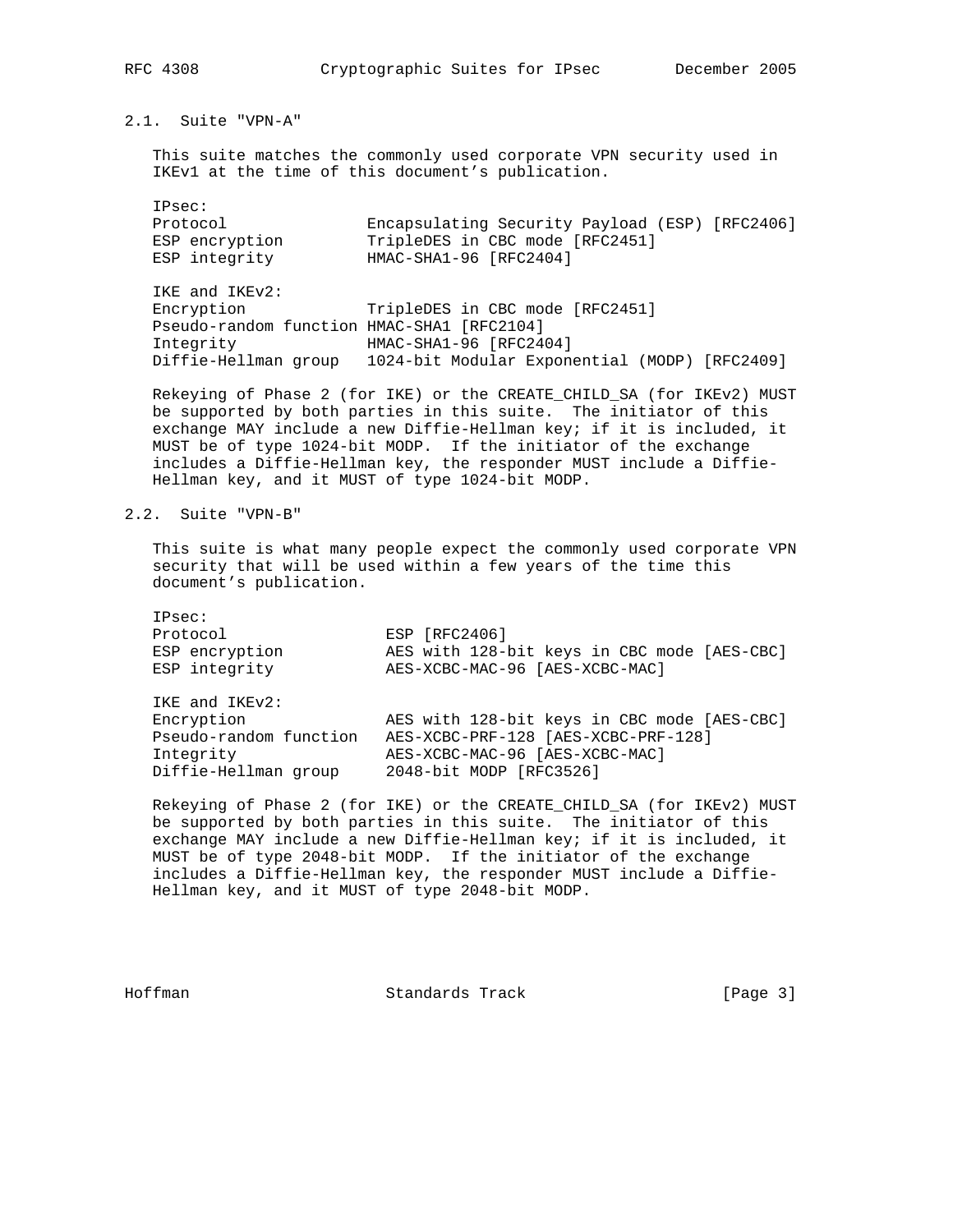2.3. Lifetimes for IKEv1

 IKEv1 has two security parameters that do not appear in IKEv2, namely, the lifetime of the Phase 1 and Phase 2 security associations (SAs). Systems that use IKEv1 with either the VPN-A or VPN-B suites MUST use an SA lifetime of 86400 seconds (1 day) for Phase 1 and an SA lifetime of 28800 seconds (8 hours) for Phase 2.

3. Acknowledgements

 Much of the text and ideas in this document came from earlier versions of the IKEv2 document edited by Charlie Kaufman. Other text and ideas were contributed by other members of the IPsec Working Group.

4. Security Considerations

 This document inherits all of the security considerations of the IPsec, IKE, and IKEv2 documents.

 Some of the security options specified in these suites may be found in the future to have properties significantly weaker than those that were believed at the time this document was produced.

5. IANA Considerations

 IANA has created and will maintain a registry called, "Cryptographic Suites for IKEv1, IKEv2, and IPsec". The registry consists of a text string and an RFC number that lists the associated transforms. New entries can be added to the registry only after RFC publication and approval by an expert designated by the IESG.

The initial values for the new registry are:

| Identifier | Defined in |
|------------|------------|
| VPN-A      | RFC 4308   |
| $VPN-R$    | RFC 4308   |

Hoffman Standards Track [Page 4]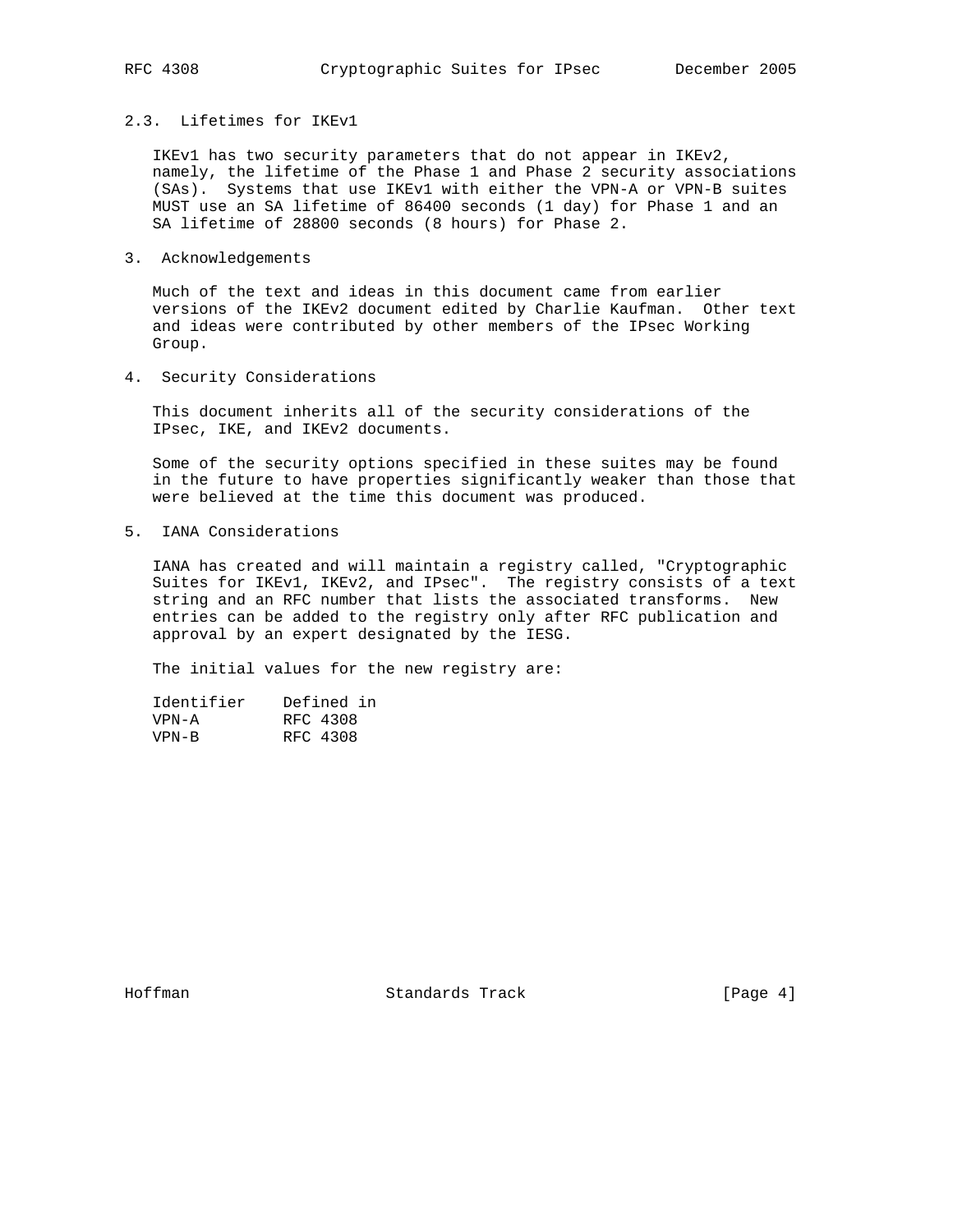| 6. Normative References |                |                                                                                                                                              |
|-------------------------|----------------|----------------------------------------------------------------------------------------------------------------------------------------------|
|                         | [AES-CBC]      | Frankel, S., Glenn, R., and S. Kelly, "The AES-CBC<br>Cipher Algorithm and Its Use with IPsec", RFC<br>3602, September 2003.                 |
|                         | [AES-XCBC-MAC] | Frankel, S. and H. Herbert, "The AES-XCBC-MAC-96<br>Algorithm and Its Use With IPsec", RFC 3566,<br>September 2003.                          |
|                         |                | [AES-XCBC-PRF-128] Hoffman, P., "The AES-XCBC-PRF-128 Algorithm for<br>the Internet Key Exchange Protocol (IKE)", RFC<br>3664, January 2004. |
|                         | [IKEv2]        | Kaufman, C., Ed., "Internet Key Exchange (IKEv2)<br>Protocol", RFC 4306, December 2005.                                                      |
|                         | [RFC2104]      | Krawczyk, H., Bellare, M., and R. Canetti, "HMAC:<br>Keyed-Hashing for Message Authentication", RFC<br>2104, February 1997.                  |
|                         | [RFC2119]      | Bradner, S., "Key words for use in RFCs to<br>Indicate Requirement Levels", BCP 14, RFC 2119,<br>March 1997.                                 |
|                         | [RFC2401]      | Kent, S. and R. Atkinson, "Security Architecture<br>for the Internet Protocol", RFC 2401, November<br>1998.                                  |
|                         | [RFC2404]      | Madson, C. and R. Glenn, "The Use of HMAC-SHA-1-96<br>within ESP and AH", RFC 2404, November 1998.                                           |
|                         | [RFC2406]      | Kent, S. and R. Atkinson, "IP Encapsulating<br>Security Payload (ESP)", RFC 2406, November 1998.                                             |
|                         | [RFC2409]      | Harkins, D. and D. Carrel, "The Internet Key<br>Exchange (IKE)", RFC 2409, November 1998.                                                    |
|                         | [RFC2451]      | Pereira, R. and R. Adams, "The ESP CBC-Mode Cipher<br>Algorithms", RFC 2451, November 1998.                                                  |
|                         | [RFC3526]      | Kivinen, T. and M. Kojo, "More Modular Exponential<br>(MODP) Diffie-Hellman groups for Internet Key<br>Exchange (IKE)", RFC 3526, May 2003.  |

RFC 4308 Cryptographic Suites for IPsec December 2005

Hoffman Standards Track [Page 5]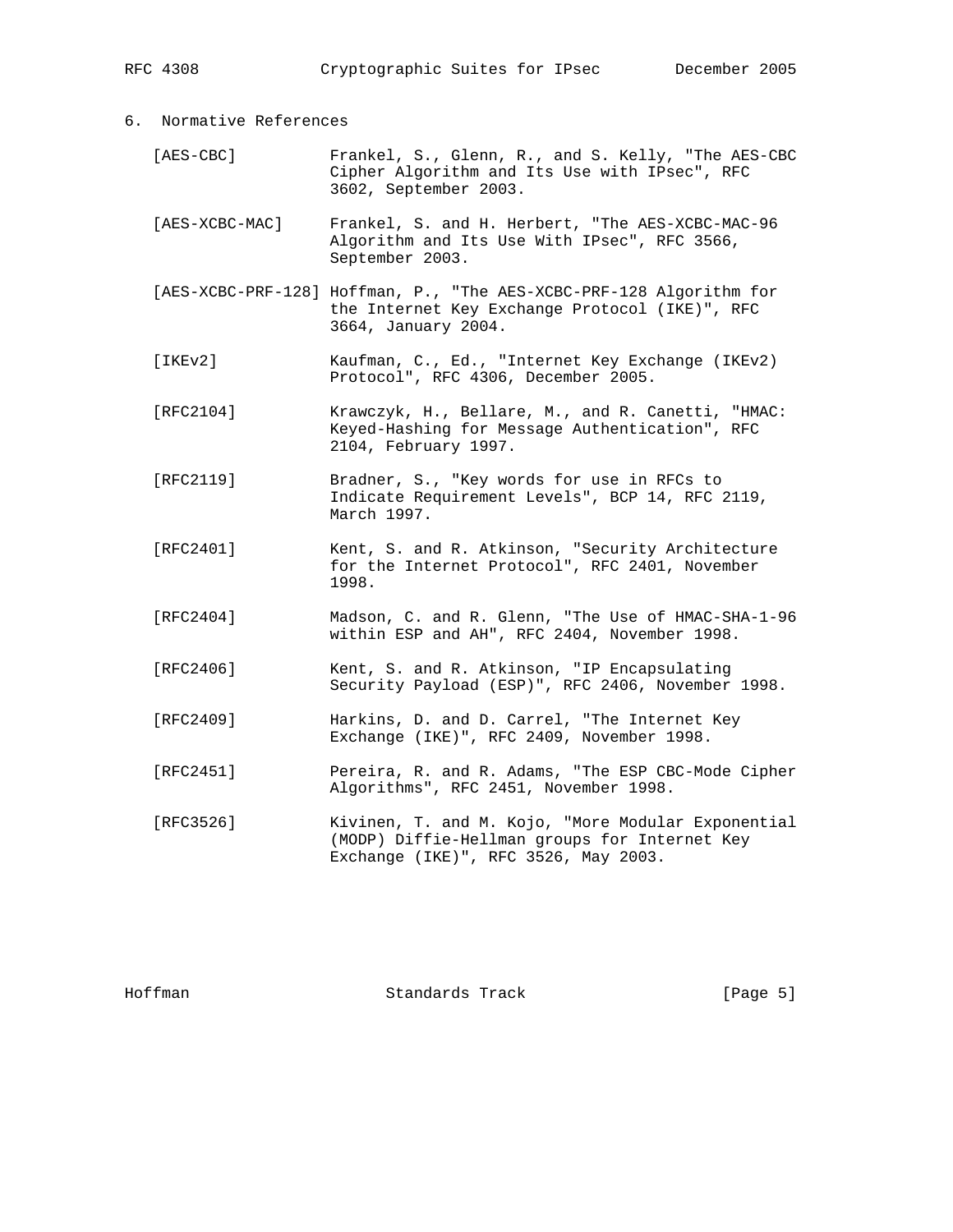Author's Address

 Paul Hoffman VPN Consortium 127 Segre Place Santa Cruz, CA 95060 USA

EMail: paul.hoffman@vpnc.org

Hoffman Standards Track [Page 6]